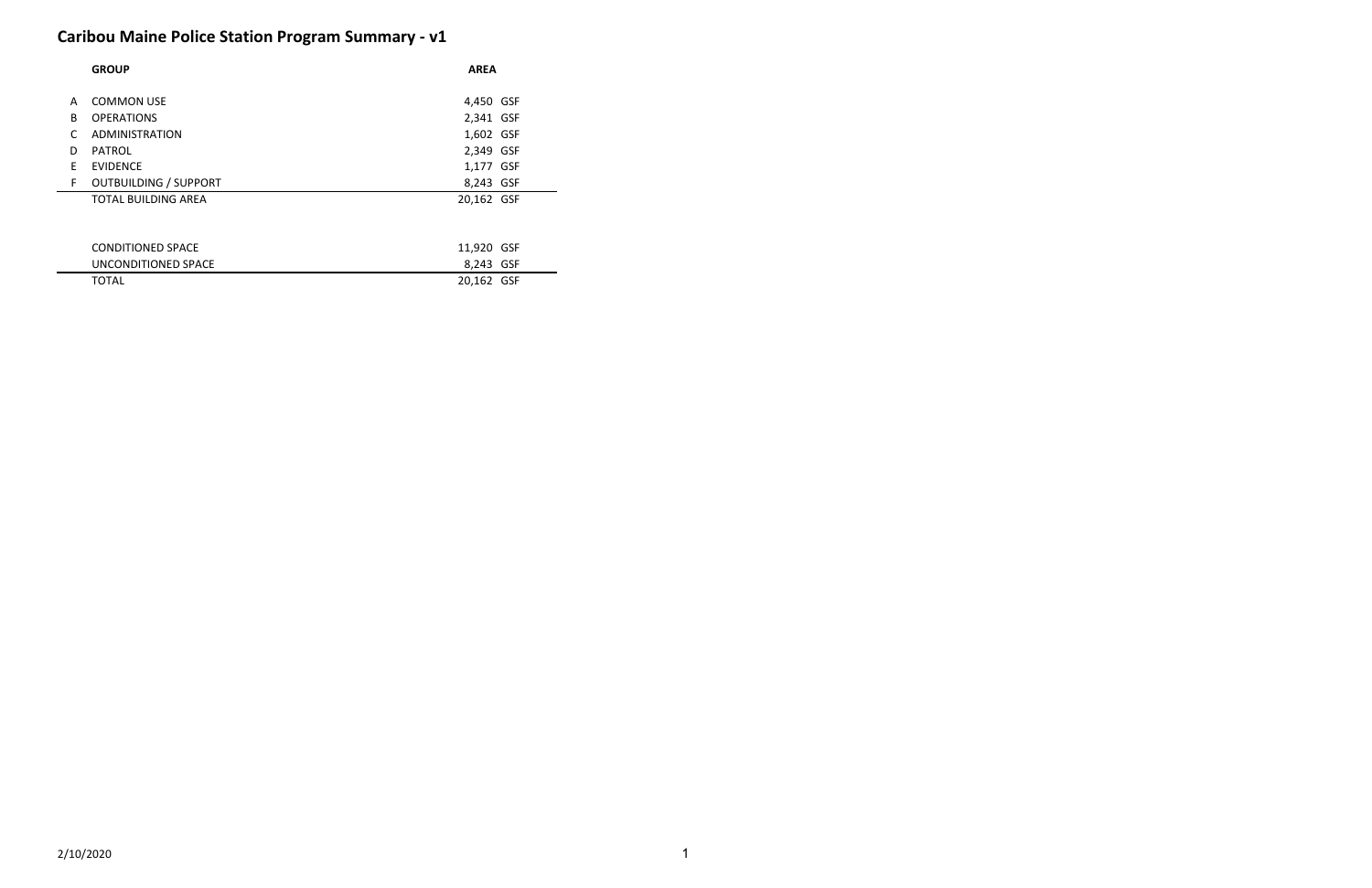## **WICOMICO COUNTY PUBLIC SAFETY BUILDING PROGRAM**

Prepared 11-14-2019

|                   | <b>FUNCTION</b>                      | <b>FLOOR</b> | <b>PARENT</b><br><b>ADJACENCY</b> | <b>COMMENTS</b>                                  | <b>MODIFICATION TRACKING NOTES</b> | QTY UNITS NOMINAL LENGTH |               | <b>NOMINAL</b><br><b>WIDTH</b> | <b>SPACE NET SF</b> | <b>GROSS</b><br><b>FACTOR</b> | UNIT NET SF TOTAL NET SF |                | <b>TOTAL</b><br><b>GROSS SF</b> |
|-------------------|--------------------------------------|--------------|-----------------------------------|--------------------------------------------------|------------------------------------|--------------------------|---------------|--------------------------------|---------------------|-------------------------------|--------------------------|----------------|---------------------------------|
| $\mathbf{A}$      |                                      |              |                                   |                                                  |                                    |                          |               |                                |                     |                               |                          |                | <b>COMMON USE</b>               |
|                   | <b>TRAINING ROOM / EOC</b>           |              | <b>B1</b>                         | 40 @ Lecture Desks; 8 EOC Positions; Kitchenette |                                    |                          | 40 FT x 32 FT |                                | 1,280 NSF EACH      | 35%                           |                          | 1,280 NSF      | 1,728 GSF                       |
|                   | <b>EOC STORAGE</b>                   |              | A1                                | Furniture Storage                                |                                    |                          | 8 FT x 10 FT  |                                | <b>80 NSF EACH</b>  | 35%                           |                          | <b>80 NSF</b>  | <b>108 GSF</b>                  |
|                   | <b>TRAINING STORAGE</b>              |              | A1                                |                                                  |                                    |                          | 8 FT x 10 FT  |                                | <b>80 NSF EACH</b>  | 35%                           |                          | <b>80 NSF</b>  | <b>108 GSF</b>                  |
|                   | <b>COT STORAGE</b>                   |              | A1                                |                                                  |                                    |                          | 5FT x 8FT     |                                | <b>40 NSF EACH</b>  | 35%                           |                          | <b>40 NSF</b>  | <b>54 GSF</b>                   |
|                   | <b>WELLNESS HEALTH ROOM</b>          |              |                                   |                                                  |                                    |                          | 10 FT x 12 FT |                                | <b>120 NSF EACH</b> | 35%                           |                          | <b>120 NSF</b> | <b>162 GSF</b>                  |
| 6                 | <b>FITNESS ROOM</b>                  |              |                                   |                                                  |                                    |                          | 18 FT x 26 FT |                                | <b>468 NSF EACH</b> | 35%                           |                          | <b>468 NSF</b> | 632 GSF                         |
| $\overline{7}$    | <b>QUARTER MASTER STORAGE</b>        |              |                                   |                                                  |                                    |                          | 10 FT x 14 FT |                                | <b>140 NSF EACH</b> | 35%                           |                          | <b>140 NSF</b> | 189 GSF                         |
|                   | <b>ARMORY</b>                        |              |                                   |                                                  |                                    |                          | 10 FT x 12 FT |                                | <b>120 NSF EACH</b> | 35%                           |                          | <b>120 NSF</b> | <b>162 GSF</b>                  |
| $\mathbf{q}$      | <b>WEAPONS CLEANING</b>              |              | <b>A8</b>                         |                                                  |                                    |                          | 8FT x 8FT     |                                | <b>64 NSF EACH</b>  | 35%                           |                          | <b>64 NSF</b>  | <b>86 GSF</b>                   |
| 10                | <b>CHARGING ROOM</b>                 |              |                                   | Radios, Flashlights, Cameras, Etc.               |                                    |                          | 8 FT x 12 FT  |                                | <b>96 NSF EACH</b>  | 35%                           |                          | <b>96 NSF</b>  | <b>130 GSF</b>                  |
| 11                | <b>BUNK ROOMS</b>                    |              |                                   |                                                  |                                    |                          | 8 FT x 10 FT  |                                | <b>80 NSF EACH</b>  | 35%                           |                          | <b>160 NSF</b> | <b>216 GSF</b>                  |
| 12                | <b>LOCKER (20 UNITS) UNISEX ROOM</b> |              |                                   |                                                  |                                    |                          | 12 FT x 22 FT |                                | 264 NSF EACH        | 35%                           |                          | <b>264 NSF</b> | 356 GSF                         |
| 13                | <b>UNISEX SHOWER/TOILET ROOMS</b>    |              | A12                               |                                                  |                                    |                          | 11 FT x 8 FT  |                                | <b>88 NSF EACH</b>  | 35%                           |                          | <b>264 NSF</b> | 356 GSF                         |
| 14                | UNISEX GENERAL PURPOSE TOILET ROOMS  |              |                                   |                                                  |                                    |                          | 8FT x 7FT     |                                | <b>56 NSF EACH</b>  | 35%                           |                          | <b>56 NSF</b>  | <b>76 GSF</b>                   |
| 15                | <b>LAUNDRY</b>                       |              |                                   |                                                  |                                    |                          | 8FT x 8FT     |                                | <b>64 NSF EACH</b>  | 35%                           |                          | 64 NSF         | <b>86 GSF</b>                   |
|                   |                                      |              |                                   |                                                  |                                    |                          |               |                                |                     |                               |                          |                |                                 |
| <b>SUB TOTALS</b> |                                      |              |                                   |                                                  |                                    | 18 Rooms                 |               |                                |                     | <b>35% AVG</b>                |                          | 3,296 NSF      | 4,450 GSF                       |

| B                |                                       |               |                                                   |          |                   |                     |                |                | <b>OPERATIONS</b> |
|------------------|---------------------------------------|---------------|---------------------------------------------------|----------|-------------------|---------------------|----------------|----------------|-------------------|
|                  | <b>SECURE VESTIBULE</b>               | $\sim$        |                                                   |          | 10.0 FT x 12.0 FT | <b>120 NSF EACH</b> | 35%            | <b>120 NSF</b> | <b>162 GSF</b>    |
|                  | <b>LOBBY</b>                          | <b>B1</b>     | Seating For 8; Vending Machines                   |          | 18.0 FT x 22.0 FT | 396 NSF EACH        | 35%            | 396 NSF        | 535 GSF           |
|                  | <b>PUBLIC TOILET ROOM</b>             | <b>B2</b>     |                                                   |          | 8.0 FT x 7.0 FT   | <b>56 NSF EACH</b>  | 35%            | <b>112 NSF</b> | <b>151 GSF</b>    |
|                  | PRESCRIPTION DROP STORAGE             | <b>B2</b>     | Secure Storage For Disposed Medications           |          | 6.0 FT x 6.0 FT   | <b>36 NSF EACH</b>  | 35%            | <b>36 NSF</b>  | 49 GSF            |
|                  | <b>MAIL ROOM</b>                      | <b>B2</b>     |                                                   |          | 8.0 FT x 8.0 FT   | <b>64 NSF EACH</b>  | 35%            | 64 NSF         | <b>86 GSF</b>     |
|                  | <b>MULTI-PURPOSE INTERVIEW</b>        | <b>B2</b>     | Soft Interview, Juvenile Holding, Finger Printing |          | 10.0 FT x 12.0 FT | 120 NSF EACH        | 35%            | <b>120 NSF</b> | <b>162 GSF</b>    |
|                  | <b>SEX OFFENDER REGISTRATION</b>      | <b>B1, B9</b> |                                                   |          | 12.0 FT x 14.0 FT | <b>168 NSF EACH</b> | 35%            | <b>168 NSF</b> | <b>227 GSF</b>    |
|                  | <b>DUTY DESK</b>                      | <b>B2</b>     |                                                   |          |                   |                     | 35%            | <b>195 NSF</b> | 264 GSF           |
|                  | TERMINAL WORKSTATIONS                 |               |                                                   |          | 3.0 FT x 6.0 FT   | 18 NSF EACH         | 36 NSF         |                |                   |
|                  | <b>MONITORING AREA</b>                |               |                                                   |          | 9.0 FT x 10.0 FT  | 90 NSF EACH         | 90 NSF         |                |                   |
|                  | FURNITURE CIRCULATION GROSS UP FACTOR |               |                                                   |          |                   | 55%                 | 69 NSF         |                |                   |
| 10               | <b>CANTEEN</b>                        | $\sim$        |                                                   |          | 10.0 FT x 14.0 FT | 140 NSF EACH        | 35%            | <b>140 NSF</b> | 189 GSF           |
| 11               | <b>DUTY TOILET ROOM</b>               | <b>B9</b>     |                                                   |          | 8.0 FT x 7.0 FT   | <b>56 NSF EACH</b>  | 35%            | <b>56 NSF</b>  | <b>76 GSF</b>     |
| 12               | <b>PSAP/DISPATCH</b>                  | <b>B9</b>     |                                                   |          |                   |                     | 35%            | <b>279 NSF</b> | 377 GSF           |
|                  | CONSOLES                              |               |                                                   |          | 8.0 FT x 7.0 FT   | 56 NSF EACH         | 112 NSF        |                |                   |
|                  | STORAGE                               |               |                                                   |          | 8.0 FT x 6.0 FT   | 48 NSF EACH         | <b>48 NSF</b>  |                |                   |
|                  | LF SHELVING (W/ CLEARANCES)           |               |                                                   |          | 2.0 FT x 10.0 FT  | 20 NSF EACH         | <b>20 NSF</b>  |                |                   |
|                  | FURNITURE CIRCULATION GROSS UP FACTOR |               |                                                   |          |                   | 55%                 | 99 NSF         |                |                   |
| 13               | <b>GENERAL STORAGE</b>                | $\sim$        |                                                   |          | 8.0 FT x 6.0 FT   | <b>48 NSF EACH</b>  | 35%            | <b>48 NSF</b>  | 65 GSF            |
| <b>SUBTOTALS</b> |                                       |               |                                                   | 13 Rooms |                   |                     | <b>35% AVG</b> | 1,734 NSF      | 2,341 GSF         |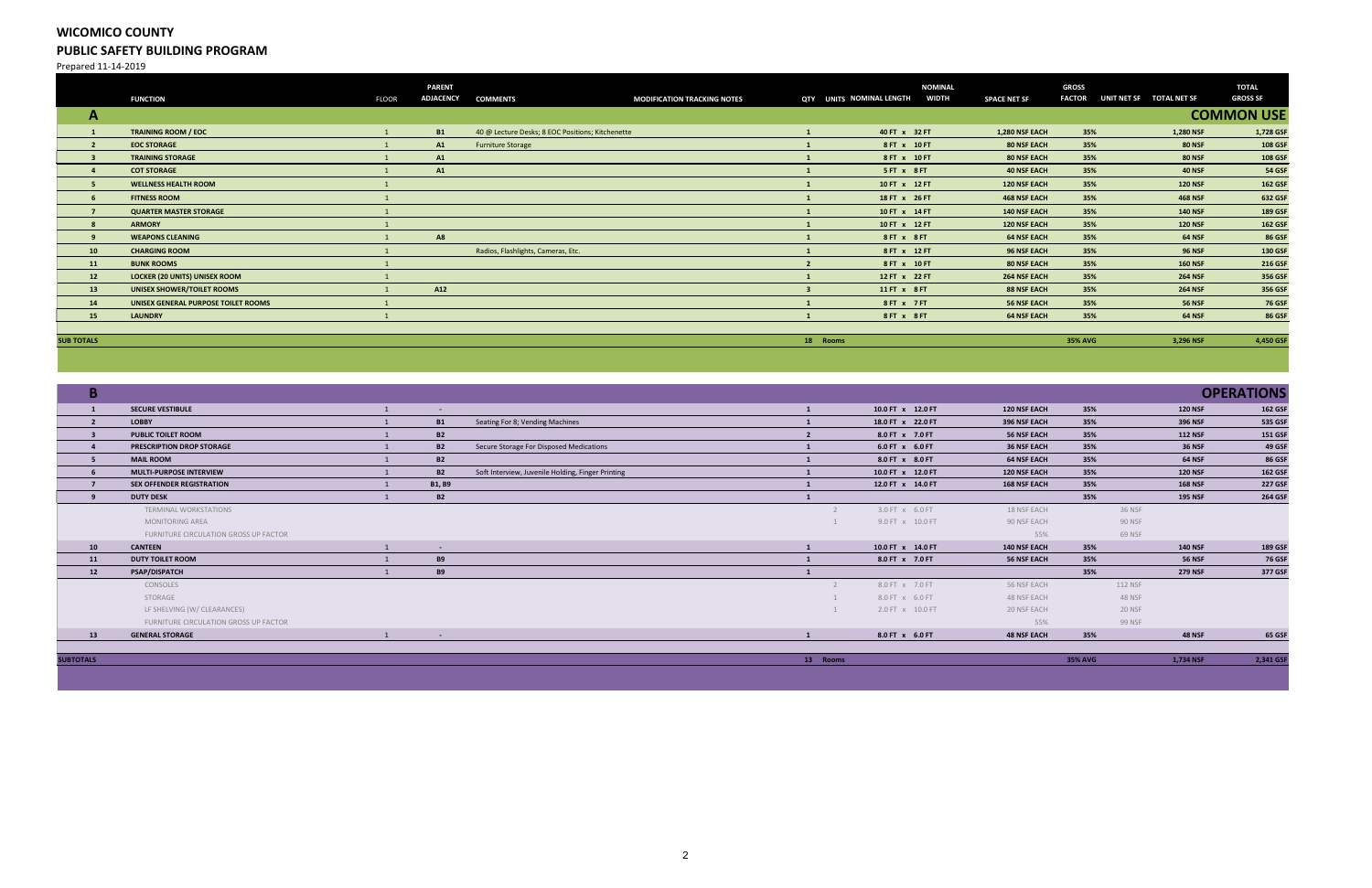## **WICOMICO COUNTY PUBLIC SAFETY BUILDING PROGRAM**

Prepared 11-14-2019

|                   |                             |    |                                      |          |                   |                     |                |                | <b>ADMINISTRATION</b> |
|-------------------|-----------------------------|----|--------------------------------------|----------|-------------------|---------------------|----------------|----------------|-----------------------|
|                   | <b>WAITING AREA</b>         |    |                                      |          | 8.0 FT x 8.0 FT   | <b>64 NSF EACH</b>  | 35%            | <b>64 NSF</b>  | <b>86 GSF</b>         |
|                   | <b>UNISEX TOILET</b>        |    |                                      |          | 8.0 FT x 7.0 FT   | <b>56 NSF EACH</b>  | 35%            | <b>56 NSF</b>  | <b>76 GSF</b>         |
|                   | <b>CONFERENCE ROOM</b>      | C7 | 12 Person                            |          | 14.0 FT x 20.0 FT | <b>280 NSF EACH</b> | 35%            | <b>280 NSF</b> | 378 GSF               |
|                   | <b>COPY AREA</b>            |    |                                      |          | 8.0 FT x 8.0 FT   | <b>64 NSF EACH</b>  | 35%            | <b>64 NSF</b>  | <b>86 GSF</b>         |
|                   | <b>GENERAL STORAGE</b>      |    |                                      |          | 8.0 FT x 10.0 FT  | 80 NSF EACH         | 35%            | <b>80 NSF</b>  | 108 GSF               |
|                   | <b>ADMIN OFFICE</b>         | C1 |                                      |          | 8.0 FT x 10.0 FT  | 80 NSF EACH         | 35%            | <b>80 NSF</b>  | <b>108 GSF</b>        |
|                   | <b>CHIEF OFFICE</b>         | C6 | Small 3 Person Table, Executive Desk |          | 13.5 FT x 18.0 FT | <b>243 NSF EACH</b> | 35%            | <b>243 NSF</b> | 328 GSF               |
|                   | <b>ALLIED AGENCY OFFICE</b> |    |                                      |          | 10.0 FT x 12.0 FT | <b>120 NSF EACH</b> | 35%            | <b>240 NSF</b> | 324 GSF               |
|                   | <b>FILE STORAGE</b>         |    |                                      |          | 8 FT x 10 FT      | 80 NSF EACH         | 35%            | <b>80 NSF</b>  | <b>108 GSF</b>        |
|                   |                             |    |                                      |          |                   |                     |                |                |                       |
| <b>SUB TOTALS</b> |                             |    |                                      | 10 Rooms |                   |                     | <b>35% AVG</b> | 1,187 NSF      | 1,602 GSF             |

| D                |                                                |                 |                                     |          |                   |                     |                |                | <b>PATROL</b>  |
|------------------|------------------------------------------------|-----------------|-------------------------------------|----------|-------------------|---------------------|----------------|----------------|----------------|
|                  | <b>DETAINEE PROCESSING</b>                     | <b>D11</b>      | Intox, Finger Printing, SFST, Photo |          | 14.0 FT x 22.0 FT | 308 NSF EACH        | 35%            | 308 NSF        | 416 GSI        |
|                  | <b>HOLDING CELLS</b>                           | D <sub>1</sub>  |                                     |          | 8.0 FT x 10.0 FT  | <b>80 NSF EACH</b>  | 35%            | 320 NSF        | 432 GSF        |
|                  | JUVENILE / FLEX HOLDING CELLS                  | D <sub>13</sub> |                                     |          | 8.0 FT x 10.0 FT  | <b>80 NSF EACH</b>  | 35%            | <b>160 NSF</b> | <b>216 GSF</b> |
|                  | <b>CLEANUP / JUVENILE PROCESSING</b>           | D <sub>3</sub>  |                                     |          | 8.0 FT x 12.0 FT  | <b>96 NSF EACH</b>  | 35%            | <b>96 NSF</b>  | 130 GSF        |
|                  | <b>HEARING / ATTORNEY CLIENT / ARRAIGNMENT</b> | <b>D11</b>      |                                     |          | 8.0 FT x 10.0 FT  | <b>80 NSF EACH</b>  | 35%            | <b>80 NSF</b>  | 108 GSF        |
|                  | <b>INTERVIEW ROOM</b>                          | <b>D11</b>      |                                     |          | 8.0 FT x 10.0 FT  | <b>80 NSF EACH</b>  | 35%            | <b>80 NSF</b>  | <b>108 GSF</b> |
|                  | A/V EQUIPMENT                                  | D <sub>2</sub>  |                                     |          | 8.0 FT x 6.0 FT   | <b>48 NSF EACH</b>  | 35%            | <b>48 NSF</b>  | <b>65 GSF</b>  |
|                  | <b>PATROL STORAGE</b>                          | D <sub>13</sub> | Off vestibule                       |          | 8.0 FT x 10.0 FT  | <b>80 NSF EACH</b>  | 35%            | <b>80 NSF</b>  | <b>108 GSF</b> |
|                  | <b>DETAINEE TOILET</b>                         | D <sub>1</sub>  |                                     |          | 8.0 FT x 7.0 FT   | <b>56 NSF EACH</b>  | 35%            | <b>56 NSF</b>  | <b>76 GSF</b>  |
| 10 <sub>1</sub>  | <b>PATROL TOILET</b>                           | <b>D13</b>      |                                     |          | 8.0 FT x 7.0 FT   | 56 NSF EACH         | 35%            | <b>56 NSF</b>  | <b>76 GSF</b>  |
| 11               | <b>SECURE VESTIBULE</b>                        |                 |                                     |          | 8.0 FT x 8.0 FT   | <b>64 NSF EACH</b>  | 35%            | <b>64 NSF</b>  | <b>86 GSF</b>  |
| 12               | <b>SERGEANT OFFICE</b>                         | <b>D13</b>      | 2 Work Stations                     |          | 12.0 FT x 14.0 FT | <b>168 NSF EACH</b> | 35%            | <b>168 NSF</b> | <b>227 GSF</b> |
| 13               | <b>PATROL WORKROOM</b>                         | <b>D1</b>       | 3 Consoles                          |          | 14.0 FT x 16.0 FT | <b>224 NSF EACH</b> | 35%            | <b>224 NSF</b> | 302 GSF        |
|                  |                                                |                 |                                     |          |                   |                     |                |                |                |
| <b>SUBTOTALS</b> |                                                |                 |                                     | 17 Rooms |                   |                     | <b>35% AVG</b> | 1,740 NSF      | 2,349 GSI      |
|                  |                                                |                 |                                     |          |                   |                     |                |                |                |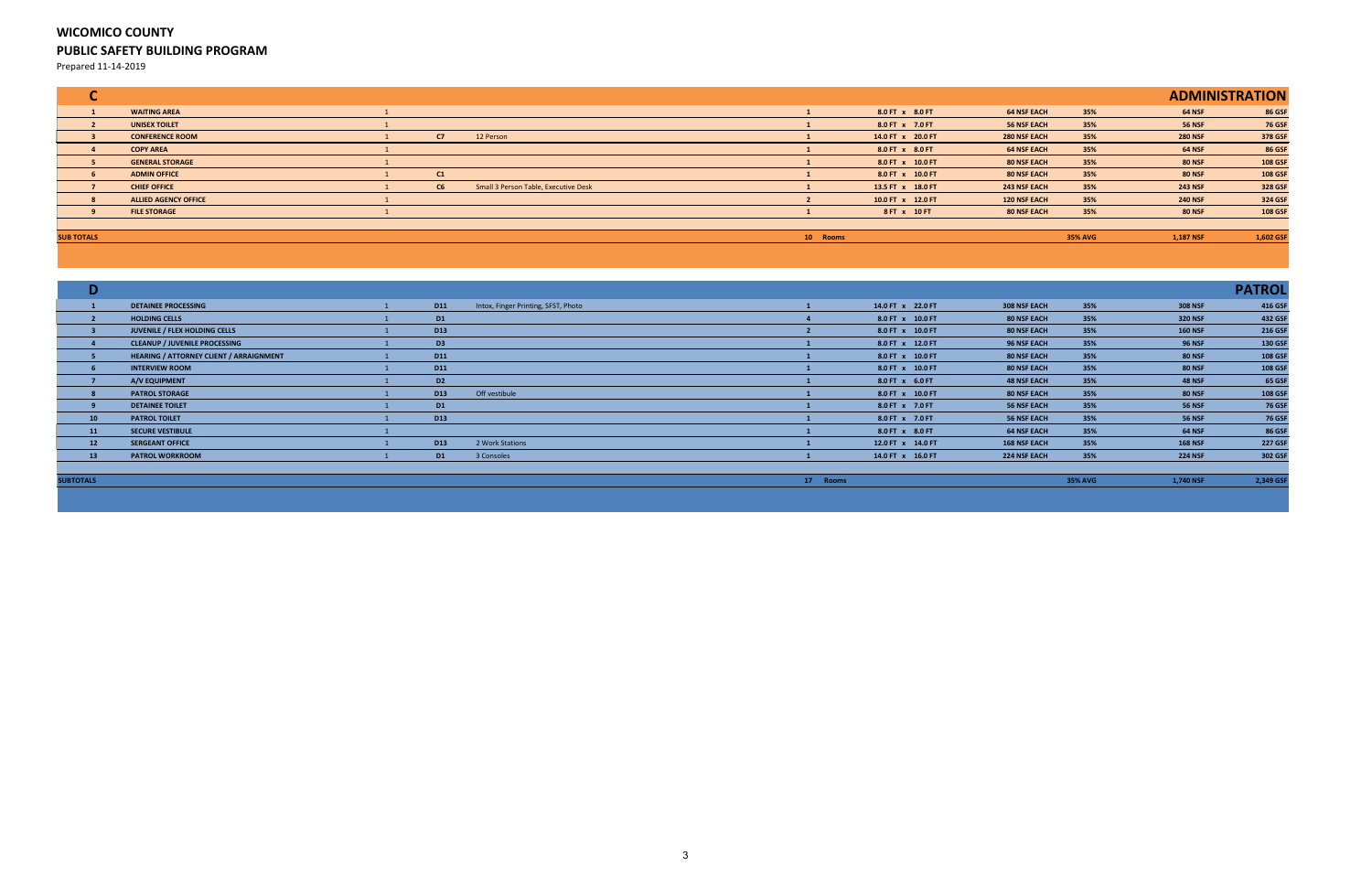### **WICOMICO COUNTY PUBLIC SAFETY BUILDING PROGRAM**

Prepared 11-14-2019

|                   |                                   |           |                   |  |       |                   |                     |                |                | <b>EVIDENCE</b> |
|-------------------|-----------------------------------|-----------|-------------------|--|-------|-------------------|---------------------|----------------|----------------|-----------------|
|                   | <b>EVIDENCE PROCESSING</b>        | E2        | Pass Thru Lockers |  |       | 10.0 FT x 16.0 FT | <b>160 NSF EACH</b> | 35%            | <b>160 NSF</b> | 216 GSF         |
|                   | <b>EVIDENCE TECH WORKROOM</b>     |           |                   |  |       | 10.0 FT x 12.0 FT | <b>120 NSF EACH</b> | 35%            | <b>120 NSF</b> | <b>162 GSF</b>  |
|                   | <b>DECON ROOM</b>                 | E1/E2     |                   |  |       | 8.0 FT x 12.0 FT  | 96 NSF EACH         | 35%            | <b>96 NSF</b>  | 130 GSF         |
|                   | <b>BULK EVIDENCE</b>              | E2        |                   |  |       | 18.0 FT x 12.0 FT | 216 NSF EACH        | 35%            | <b>216 NSF</b> | 292 GSF         |
|                   | <b>NARCOTICS EVIDENCE STORAGE</b> | <b>E4</b> |                   |  |       | 8.0 FT x 10.0 FT  | 80 NSF EACH         | 35%            | <b>80 NSF</b>  | <b>108 GSF</b>  |
|                   | <b>FIRE ARMS STORAGE</b>          | E4        |                   |  |       | 8.0 FT x 20.0 FT  | <b>160 NSF EACH</b> | 35%            | <b>160 NSF</b> | 216 GSF         |
|                   | HIGH VALUE EVIDENCE STORAGE       | <b>E4</b> |                   |  |       | 8.0 FT x 5.0 FT   | <b>40 NSF EACH</b>  | 35%            | <b>40 NSF</b>  | <b>54 GSF</b>   |
|                   |                                   |           |                   |  |       |                   |                     |                |                |                 |
| <b>SUB TOTALS</b> |                                   |           |                   |  | Rooms |                   |                     | <b>35% AVG</b> | <b>872 NSF</b> | 1,177 GSF       |
|                   |                                   |           |                   |  |       |                   |                     |                |                |                 |

|                                                                                                                                                                                                                                                  |                        |            |                                                                         |                                      |                   |                       |                   | <b>OUTBUILDING / SUPPORT</b> |                |
|--------------------------------------------------------------------------------------------------------------------------------------------------------------------------------------------------------------------------------------------------|------------------------|------------|-------------------------------------------------------------------------|--------------------------------------|-------------------|-----------------------|-------------------|------------------------------|----------------|
|                                                                                                                                                                                                                                                  | <b>GROUND STORAGE</b>  |            |                                                                         |                                      | 12.0 FT x 12.0 FT | <b>144 NSF EACH</b>   | 35%               | <b>144 NSF</b>               | <b>194 GSF</b> |
|                                                                                                                                                                                                                                                  | <b>EVIDENCE BAY</b>    |            | 1 Vehicle                                                               |                                      | 18.0 FT x 26.0 FT | <b>468 NSF EACH</b>   | 15%               | <b>468 NSF</b>               | 538 GSF        |
|                                                                                                                                                                                                                                                  | <b>FLEET STORAGE A</b> |            | Speed Trailers, ATV's Segways, Snow Track, MDOT, Feed Truck, Motorcycle |                                      | 40.0 FT x 70.0 FT | 2,800 NSF EACH        | 15%               | 2,800 NSF                    | 3,220 GSF      |
|                                                                                                                                                                                                                                                  | <b>FLEET STORAGE B</b> |            | (5) Cruisers, (2) Pickups, One Wash Bay Station                         |                                      | 40.0 FT x 68.0 FT | <b>2,720 NSF EACH</b> | 15%               | 2,720 NSF                    | 3,128 GSF      |
|                                                                                                                                                                                                                                                  | <b>SALLYPORT</b>       | <b>D11</b> | 2 bays                                                                  |                                      | 26.0 FT x 32.0 FT | 832 NSF EACH          | 15%               | <b>832 NSF</b>               | 957 GSF        |
|                                                                                                                                                                                                                                                  | <b>K9 STORAGE</b>      |            |                                                                         |                                      | 8.0 FT x 10.0 FT  | <b>80 NSF EACH</b>    | 35%               | <b>80 NSF</b>                | <b>108 GSF</b> |
|                                                                                                                                                                                                                                                  | K9 WASH                |            |                                                                         |                                      | 4.0 FT x 6.0 FT   | <b>24 NSF EACH</b>    | 35%               | <b>24 NSF</b>                | <b>32 GSF</b>  |
|                                                                                                                                                                                                                                                  | <b>K9 HOLDING</b>      |            |                                                                         |                                      | 4.0 FT x 6.0 FT   | <b>24 NSF EACH</b>    | 35%               | <b>48 NSF</b>                | <b>65 GSF</b>  |
|                                                                                                                                                                                                                                                  |                        |            |                                                                         |                                      |                   |                       |                   |                              |                |
| <b><i><u>ALLEY CALL AND ALLEY AND STREET AND RESIDENCE AND RESIDENCE AND RESIDENCE AND RESIDENCE AND RESIDENCE AND RESIDENCE AND RESIDENCE AND RESIDENCE AND RESIDENCE AND RESIDENCE AND RESIDENCE AND RESIDENCE AND RESIDENCE AND R</u></i></b> |                        |            |                                                                         | the company's state of the company's |                   |                       | <b>CONTRACTOR</b> |                              |                |

**SUB TOTALS 9 Rooms 25% AVG 7,116 NSF 8,243 GSF**